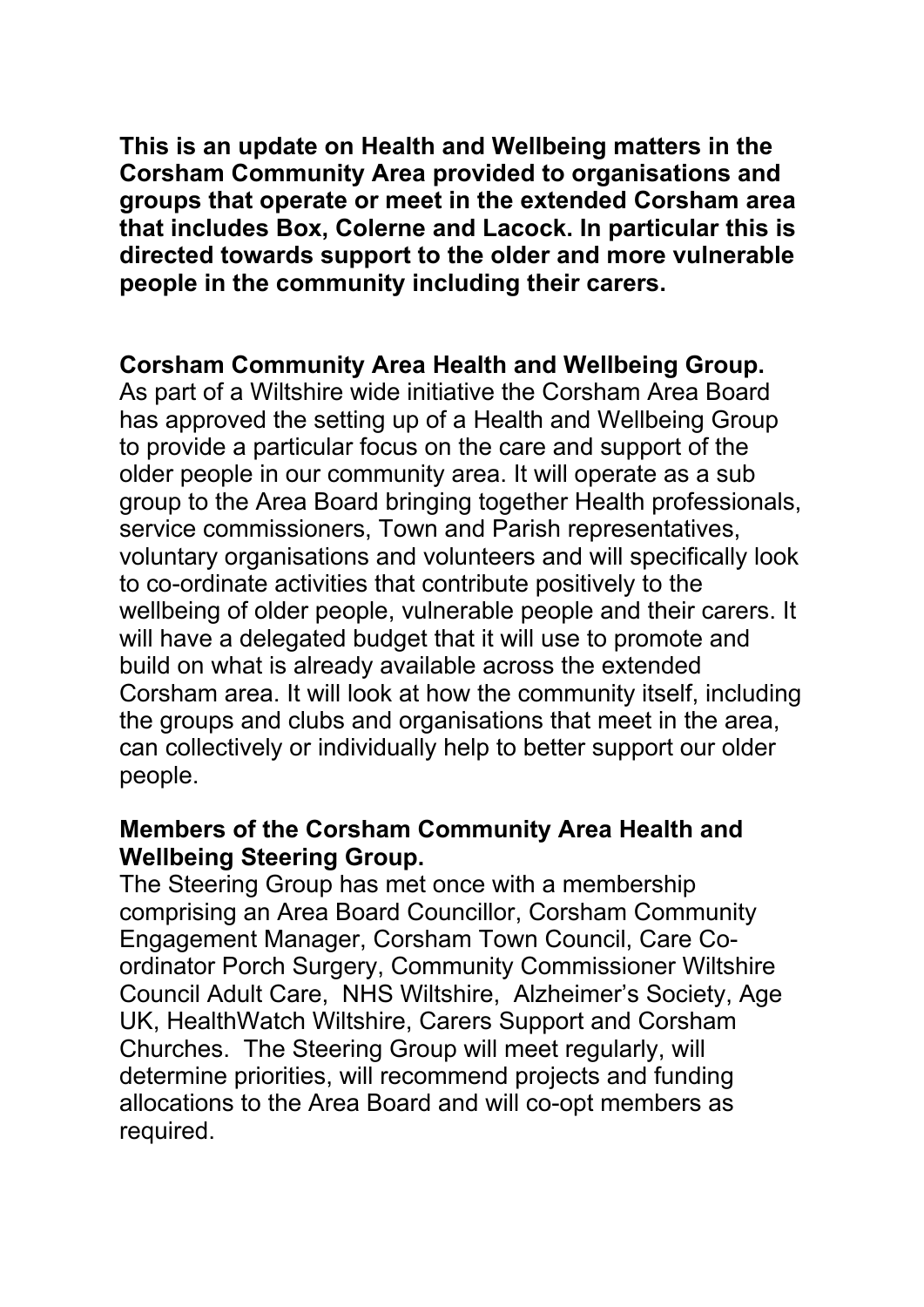## **Corsham Community Area Health and Wellbeing Project Worker.**

To support the work of the Health and Wellbeing Group the Area Board have appointed Kevin Gaskin as a contact point for the community activity relating to the group and as a lead for agreed projects. Kevin previously worked with the Community Area Partnership so brings established network links and a good knowledge of the community area – he can be contacted by email to [kevingaskinccan@hotmail.co.uk](mailto:kevingaskinccan@hotmail.co.uk) or by phone 07954 159995.

# **Corsham Community Area Health and Wellbeing Network.**

Congratulations! You are all part of the wider Health and Wellbeing Network. As attendees of previous consultations and health events in the Corsham area you have a stated interest in the health and wellbeing of older people in our area by virtue of your professional or community links. The aim is to widen this network of interested groups that address or meet a health or wellbeing need, to better understand what is available in the area and to promote it, to support related initiatives throughout the area and to create an effective 'network of networks' for those that provide a service, support group or activity for older people in the Corsham Community Area. If you have an upcoming event, ongoing activity or specific initiative relevant to the Corsham area that you want to promote across the network then please contact Kevin Gaskin.

## **What facilities, skills or activities do you offer to older people in the community area?**

A large part of what we want to achieve in respect of providing for the older and more vulnerable people in the community area is to better document what is already out there. It is not a case of commissioning new services or providing new facilities or funding new activities (although all of those are possible) it is first about knowing what is already provided and how it is being promoted and used. It is clear that from within the Health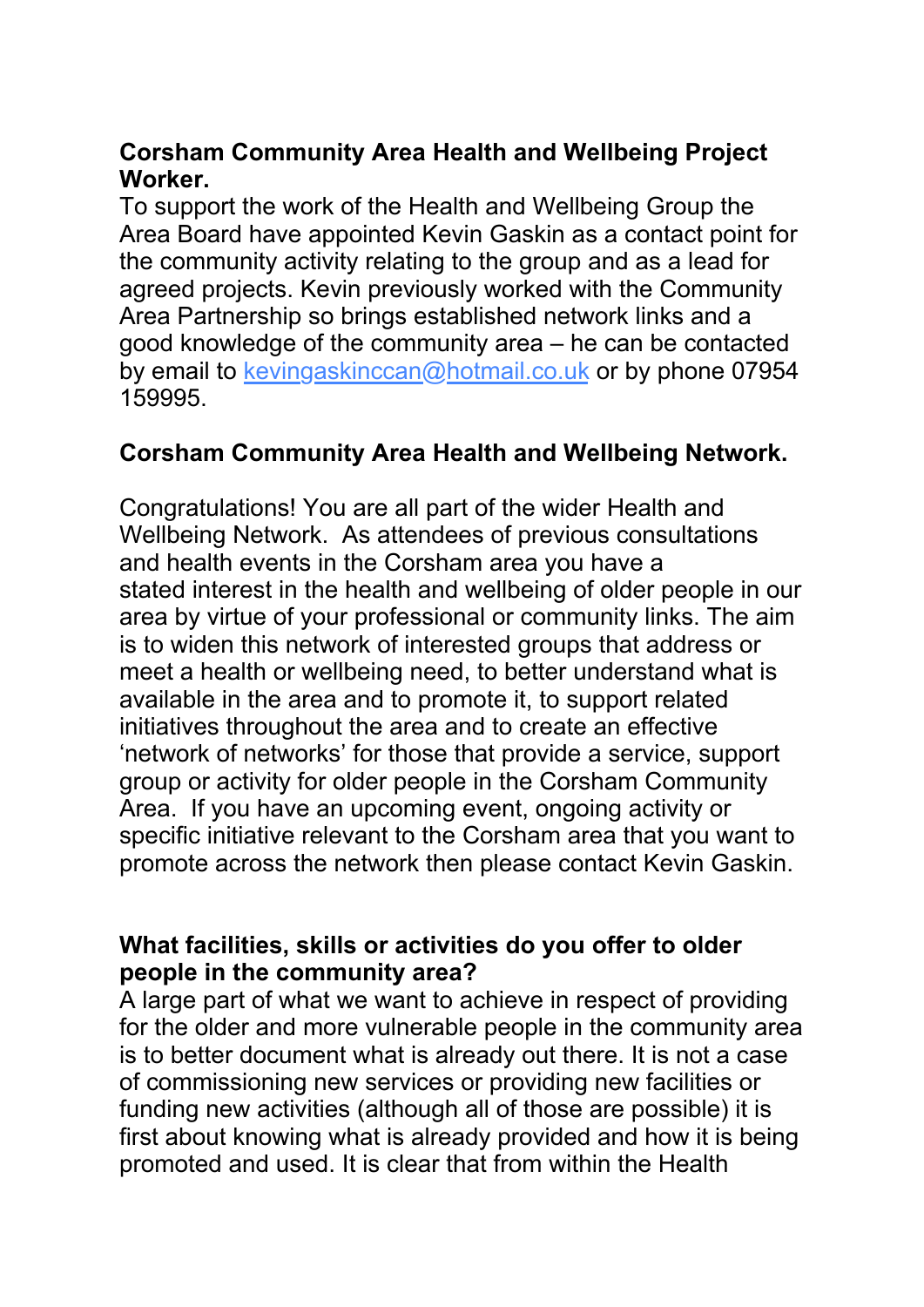organisations, through Town and Parish Councils and to the voluntary sector that no-one has a complete picture of what is already available. So while we bring that together it would be helpful to know what you provide and what we know collectively. A short survey form is attached to this Health and Wellbeing update and it would be appreciated if you could complete this on behalf of your organisation, club or group from the perspective of what you currently or could provide to or for older people across the community area. That might be a particular activity, meeting spaces, skills, training, activities, transport (please) or something that we haven't thought of. Please contact Kevin Gaskin for more information and to send completed survey forms.

# **Older People's Champion and Neighbourhood contacts.**

All community areas are being encouraged to identify and appoint Older People's and Carers Champions to take a lead on identifying and representing the issues, needs and opportunities of older people in their area. It means visiting older people where they meet or live, talking with people individually or in groups or clubs and providing a representative voice for those people at the Area Board level. Julie Bridger has volunteered to help with the role in the Corsham Community Area but we are also looking for other people to act as 'voices' in their local communities. The aim is to have a network of volunteers from across the area that could represent their own village or immediate neighbourhood identifying vulnerable people, local issues and hopefully opportunities for local solutions. If you might be interested or need further information or would like someone to visit your club or group then please contact Kevin Gaskin.

#### **Dementia Friends and Safe Places.**

The Steering Group have agreed that an immediate priority across the area is to support and promote current initiatives being taken forward relating to increased awareness and